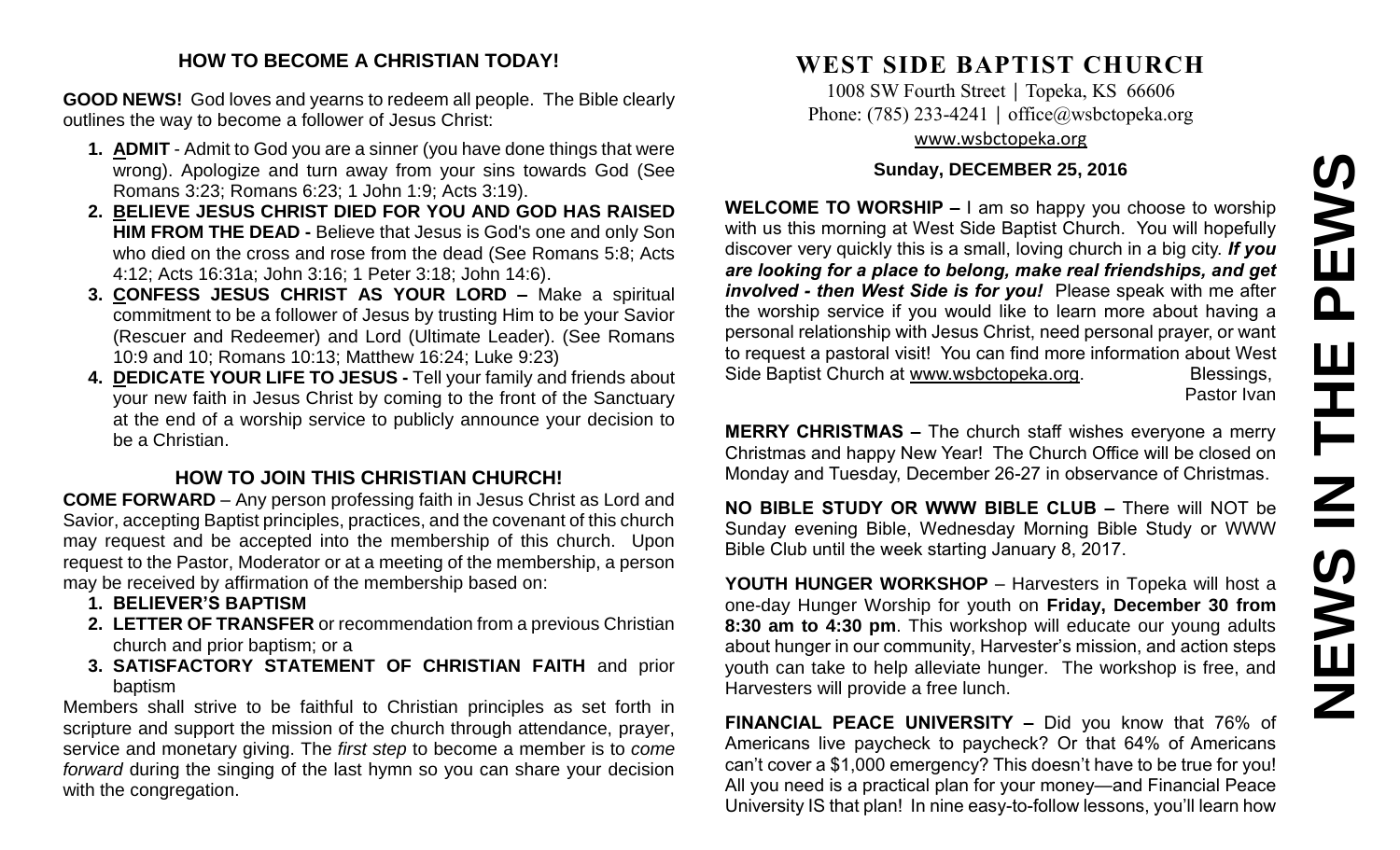to get out of debt, create a budget, make wise spending decisions, save for the future, and so much more! **You're invited to my next Financial Peace University class at West Side Baptist Church starting Saturday, January 14 at 10:00 am in Holmer Hall.** Register at https://www.daveramsey.com.

**AMAZONSMILE -** Shop on AmazonSmile (https://smile.amazon.com) Select "West Side Baptist Church Topeka Kansas" as your charity of choice, and Amazon donates 0.5% of the price of your eligible AmazonSmile purchases to the church. Support West Side Baptist Church by starting your shopping at smile.amazon.com.

**CAMPBELLS SOUP LABELS & BOX TOPS –** We are still collecting the UPC



codes from soup labels and all box tops for **Murrow Indian Children's Home in Muskogee, OK**. Murrow is saving one million UPC's for a van for the children's needs. Thank you to all our faithful congregation for your continuing support. The box to collect the UPC codes and Box Tops is still outside the Church Office.

**SERMONS ON-LINE** – The Technology Committee is recording and uploading the Sunday sermon to YouTube to help people grow in their faith and for spiritual edification. You can watch these messages anytime at or click on the link from the Church's website: [www.wsbctopeka.org.](http://www.wsbctopeka.org/)

**EVANGELISM CONFERENCE –** Don't miss out on the **Mission and** 

**Evangelism Event - "Beyond the Walls: Showing Jesus' Love to the World" – on Friday, January 20 and Saturday, January 21, 2017 at the Cross - Wind Conference Center** in Hesston, Kansas. Registration form are due to the Central Region Office by Jan 1.



Evangelism

**FREE BREAD, EGGS, FRUITS, & VEGETABLES** - West Side Baptist



Church provides a limited amount of free bread, eggs, fruits, potatoes, and vegetables to individuals and families in the Ward Meade Neighborhood on **Wednesdays from 4:00 pm to 5:30 pm, or while supplies last.** All food is available at no cost.

# **WEEKLY CALENDAR**

| <b>SUNDAY, DECEMBER 25</b>                                                                       | <b>MERRY CHRISTMAS</b>                                                                                                        |
|--------------------------------------------------------------------------------------------------|-------------------------------------------------------------------------------------------------------------------------------|
| 10:30 am<br>4:00 pm                                                                              | No Sunday School<br>Worship (S)<br>NO Bible Study (HH)                                                                        |
| <b>MONDAY, DECEMBER 26</b><br>$9:00 - 11:00$ am<br>$6:00$ pm                                     | <b>OFFICE CLOSED</b><br><b>Baby Closet Ministry</b><br>Capital City Men's Chorus (FH)                                         |
| <b>TUESDAY, DECEMBER 27</b>                                                                      | <b>OFFICE CLOSED</b>                                                                                                          |
| <b>WEDNESDAY, DECEMBER 28</b><br>$10:30$ am<br>$4:00 - 5:30$ pm<br>$5:00 - 7:00$ pm<br>$7:00$ pm | NO Bible Study (HH)<br>Free Fruits & Vegs (FH)<br><b>Baby Closet Ministry</b><br>No WWW Kids Bible Club<br>Choir Practice (S) |
| <b>THURSDAY, DECEMBER 29</b><br>$1:00 - 3:00$ pm                                                 | <b>Baby Closet</b>                                                                                                            |
| <b>FRIDAY, DECEMBER 30</b><br>$8:30$ AM $-$ 4:30 PM                                              | <b>PASTORS DAY OFF</b><br><b>Youth Harvesters Workshop</b>                                                                    |
| <b>SATURDAY, DECEMBER 31</b>                                                                     | <b>NEW YEARS EVE</b>                                                                                                          |
| <b>SUNDAY, JANUARY 1</b><br>$9:15$ am<br>10:30 am<br>$4:00$ pm                                   | <b>NEW YEARS DAY</b><br><b>Sunday School</b><br>Worship (S)<br><b>NO Bible Study</b>                                          |
| <b>MONDAY, JANUARY 2</b>                                                                         | <b>OFFICE CLOSED</b>                                                                                                          |

 **Pastor Out-Of-Town on Monday, Jan 2 thru Friday, Jan 6, 2017**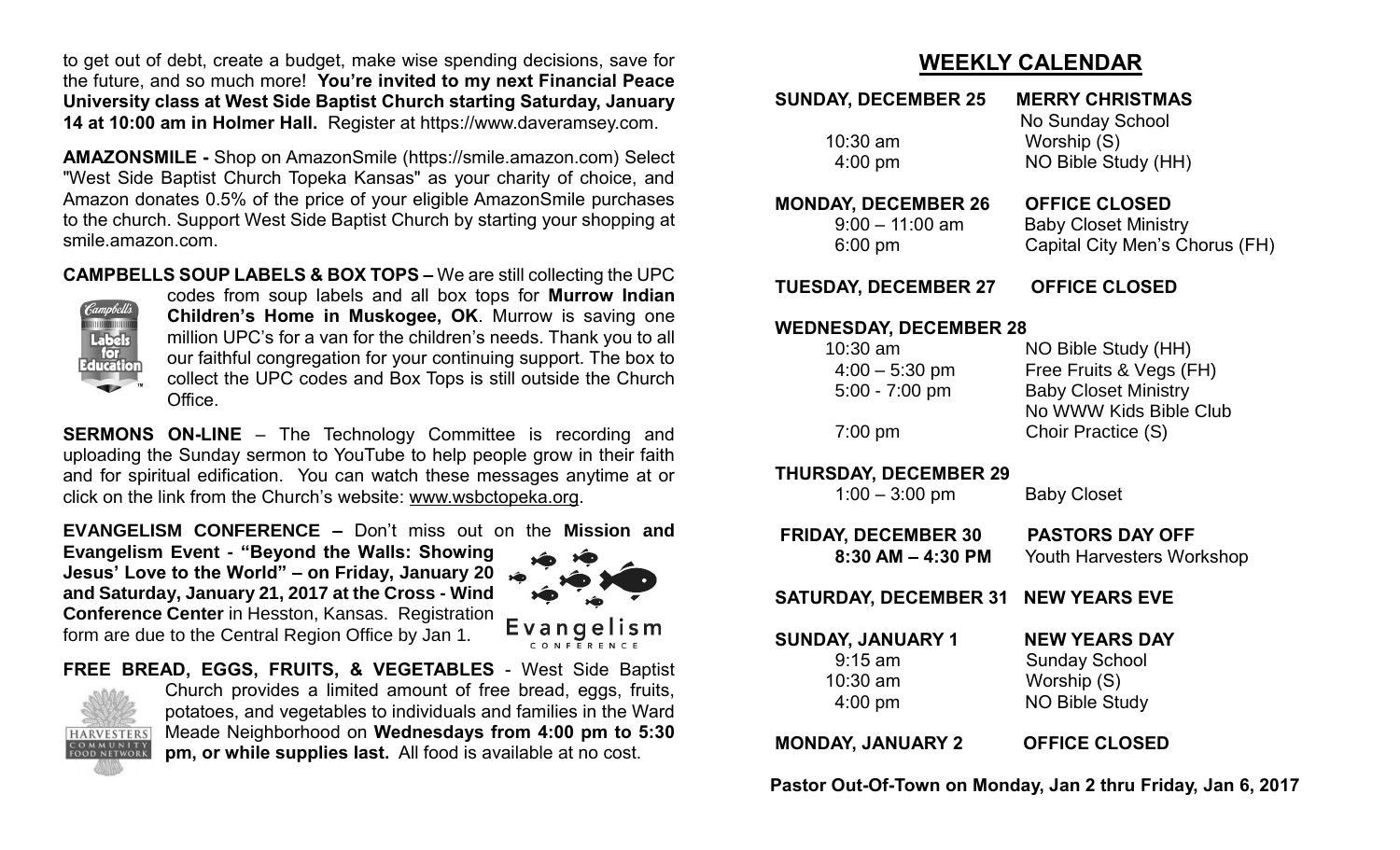### **IN OUR THOUGHTS AND PRAYERS Rita Adams – Sympathy at the passing of her sister, Crystal Wolgast**  Mark Arnold (husband of Betty & Alice & Clarence Payne brother-in-law) \*Jane Baker – Healing for health concerns Albert Carpenter – Healing for health issues (Harry and Pat's son) Bradley Carpenter – Healing for liver (Harry and Pat's grandson) Harry and Pat Carpenter – Healing for health concerns Marsha Chelson – Hospice care (Susan Carpenter's mother) \*June Cunningham – Healing for health concerns Jessica Fultz – Personal issues Lonnie Greuter – Healing for colon cancer and surgery (Pastor's brother) Ronald Greuter – Healing for colon cancer and surgery (Pastor's brother) Russ Hunter – Healing for health issues (Fran's husband) \*Alice Kieffer – Healing for health concerns Karen Kirby – Healing for health concerns \*Reginald Kirby – Healing for health concerns \*Etta Landis – Healing for health concerns Anne MacDonald – Help and healing (Heidi Hunt's granddaughter) Nadine Manley – Healing for knee replacement (12/6) \*Mae Martin – Healing after falls \*Madeleine Martinson – Healing for health concerns Rev. Wayne Mason's wife – Alzheimer's and hospice care Nancy May – Healing for health concerns Molly Morris – Healing and help for sister, brother-in-law, and niece in Co Grant Nyfeler – (Janet Nyfeler's son) Sonny Payne – Healing for health concerns (Clarence Payne's brother) Becky Poe – Healing for health issues Brian Roach Sr. – Healing for cancer (Kate Olsen's son) Bob Roesler – Interim Minister at First Baptist Church of Ottawa, Kansas Jill Roesler – Healing for health concerns Jeff Runyan – Healing following back surgery (12/8) Hazel Smith-Tindall – Healing for health concerns Paul Snickles – Healing for health concerns Adriana White – Healing for personal issues

*\*Homebound*

**JUNIOR HIGH JAMBOREE** - The 2017 Junior High Jamboree (for students in grades 6-8) will be held **Friday, January 27 thru Sunday, January 29 at Cross Wind Conference Center in Hesston, Kan**. The speaker, Jesse Smith, is a 2012 Ottawa University graduate. He also attended the Denver Seminary where he earned his Master of Divinity with a concentration on Outdoor Leadership and an emphasis on youth ministry.

**PASTOR OUT OF TOWN** – The Church Council approved Pastor's request to attend a **Benedictine Immersion Spiritual Retreat** with Dr. Molly Marshal and Central Baptist Seminary **starting Monday, January 2 thru Friday, January 6, 2017**. He will have limited cellular phone reception, so please contact the Church Office in the event of an emergency.

### **RETIRED MINISTERS AND MISSIONARIES OFFERING**

**(RMMO) –** West Side will receive its annual for **retired ministers and missionaries** during the month of December. The roots of RMMO go back to the mid-1930s, when American Baptist congregations received a Communion Fellowship Offering on the first Sunday of each month to support retired ministers, missionaries, their widowed spouses and elderly clergy within their churches.

Retired  $Ministers +$ **Missionaries** Offering 2016

In 1977, American Baptist Churches USA launched the Retired Ministers and Missionaries Offering (RMMO) to continue this appreciation of God's service. This year our theme is Faith through Gratitude. Through our faith in God,

and our gratitude for the salvific actions of Jesus Christ we are called to be faithful servants of the gospel and to live out the ministry of Jesus in word and deed. The gratitude that we have for Jesus' gift to us is the seed from which springs the gratitude that manifests toward the people of God. The offering supports those who have dedicated their lives to God's service by providing emergency assistance in times of need and a thank you check at the end of each year. We hope you will join us in honoring God's committed servants.